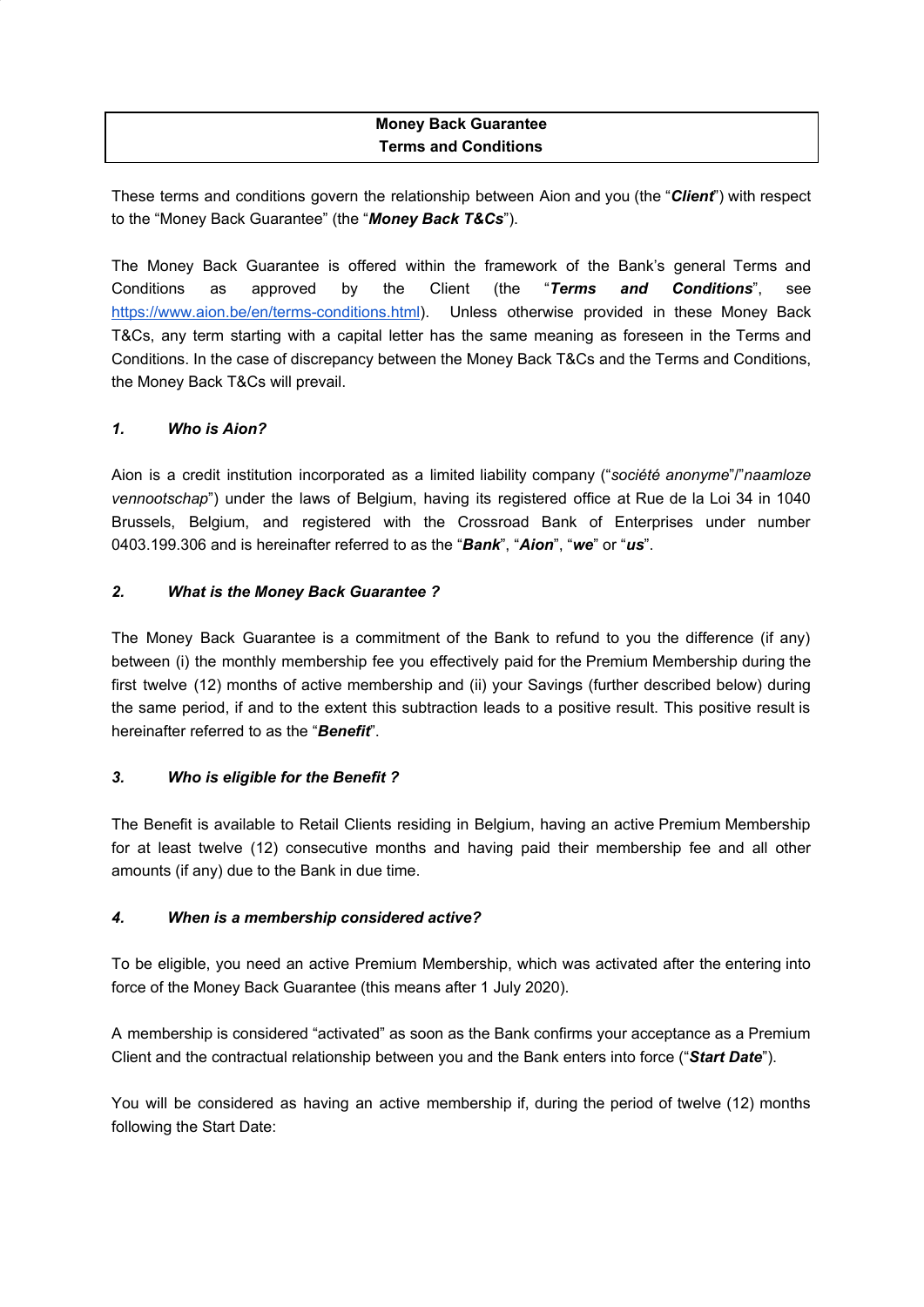- 1. you receive a total amount of at least 500 EUR per calendar month on one or more of your account(s) opened with Aion;
- 2. you neither terminate your membership, nor downgrade to a Light membership, and Aion has not decided to terminate the relationship with you in accordance with its Terms and Conditions;
- 3. you consistently and continuously comply with all its contractual and legal obligations towards Aion, in particular the obligations set out in the Terms and Conditions and in these Money Back T&Cs;
- 4. you do not benefit from other promotions on the membership fees (for instance a 3 months' free trial);
- 5. you activate at least one of the following services described in article 5 below (the "*Selected Services*"): Loans, Deposits, Max Bills, Asset Management, Insurance Services. Transactions without other Selected Services do not qualify as active membership.

# *5. What are the Selected Services?*

The Selected Services are divided in the following categories: Loans, Deposits, Max Bills, Asset Management, Transactions, and Insurance Services. For more information about these services please see [www.aion.be](http://www.aion.be/).

- Loans include (i) instalment loans and (ii) overdraft facilities;
- Deposits include (i) term deposits and (ii) regulated savings accounts;
- Max Bills include the bill cutting services pertaining to (i) Household Energy (electricity and gas – single meter), (ii) Mobile Telephone (post-paid, SIM-only tariff plans);
- Asset Management means the semi-automated portfolio management provided in cooperation with ETFmatic;
- Transactions include (i) current accounts, (ii) ATM withdrawals, and (iii) currency foreign exchange transactions (iv) payment services other than currency foreign exchange transactions;
- Insurance Services means taking out an insurance product distributed by Aion or by cooperating brokers.

# *6. How does Aion calculate the Savings and the Benefit?*

The Benefit is calculated at the end of the twelve (12) months of active membership.

The Benefit amounts to the positive difference (if any) between:

- i. the total of membership fees effectively paid by the Client during the twelve (12) months of active membership (including VAT) $\dot{ }$ ; and
- ii. your Savings as calculated in accordance with the rules for each Selected Service below (section 7 tot 12) for the twelve (12) months of active membership.

<sup>&</sup>lt;sup>1</sup> As of 1st July 2020, twelve months of fees for a Premium Membership would amount to 228 EUR VAT included.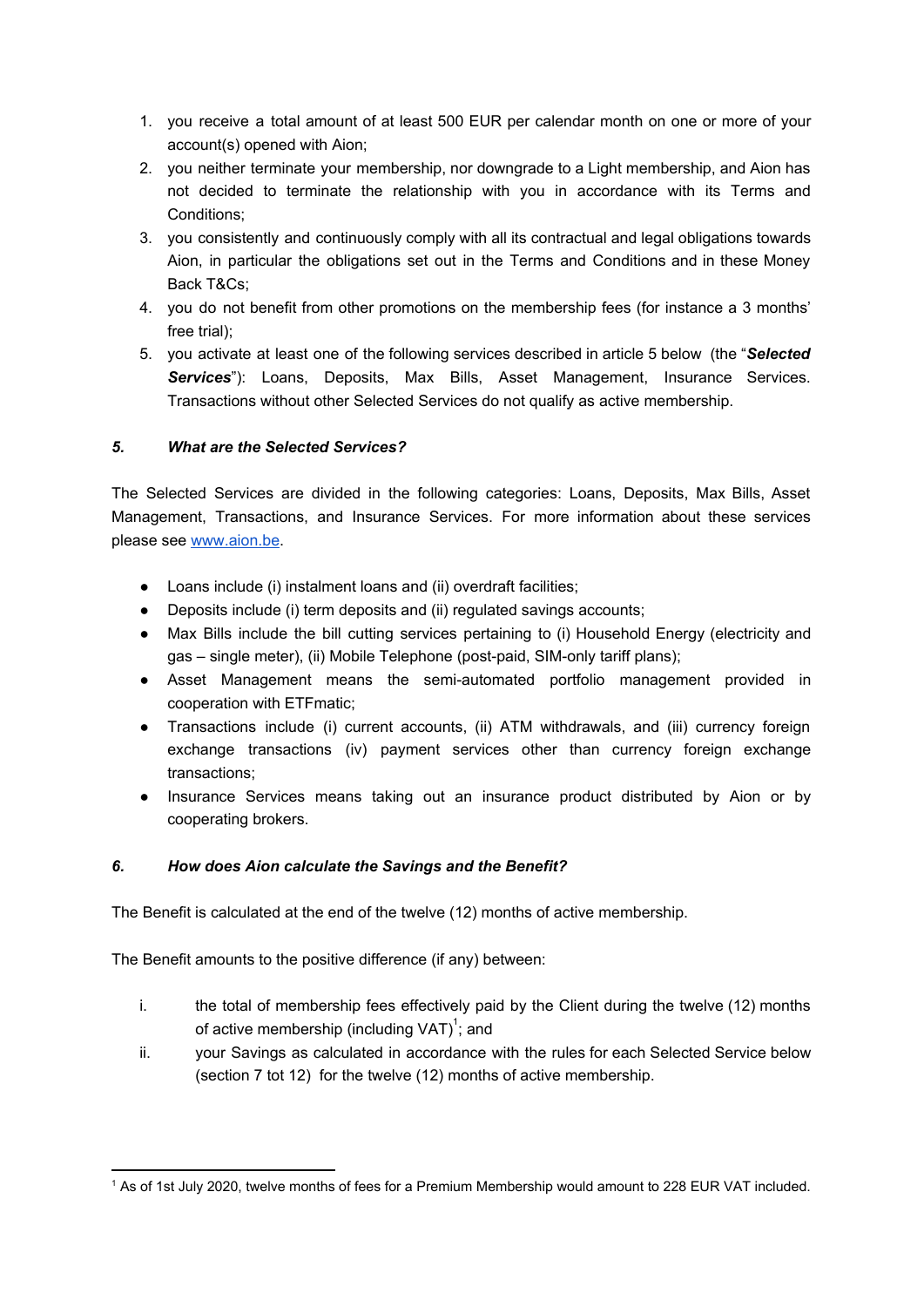We may exclude certain offers from the comparison. Typically, we do not take into account bundled offers, individually-negotiated conditions, offers with a maximum inflow, promotional and temporary offers, and offers of entities which are not licensed credit institutions established in Belgium.

To make our comparison, we use publicly available data or taken directly from websites or other publicly available sources where offers are displayed. Although we do our utmost to identify the offers of other institutions, we cannot guarantee that our data is always complete, accurate or up to date.

Compared offers are not older than one month in case of Loans, Deposits and Transactions and three months in case of Asset Management.

We calculate the Savings at the end of the twelve (12) months period of time following the Start Date. ("*Calculation Period*").

- For Loans and Deposits, we take into account the Savings that would be made during the entire duration of the product as agreed in the associated agreement concluded between the Client and the Bank – even if this duration is longer than the Calculation Period. We do not take the consequences of early repayments or termination into account.
- For Max Bills and Insurance Services, we take into account the savings made by means of the new contract mediated by the Bank over the Calculation Period.
- For Asset Management and Transactions, we take into account the savings made on these products over the Calculation Period.

## *7. How do we calculate your Savings on Loans?*

Savings on Loans are calculated as follows:

- $\circ$  If a new loan is granted: Savings are the difference between the average interest rate offered on the Belgian market for loans with comparable terms and the interest rate agreed between the Client and the Bank;
- o If your old loan is refinanced via the Money Max service: Savings are calculated as the difference between the total amount of interest you would have paid on the refinanced loan and the total amount of interest you pay on your new loan with Aion.

We calculate the average interest rate on the Belgian market on the basis of a sample of interest rates offered by other banks. We calculate the average interest rate as the mean average of the interest rates offered by other Belgian banks. We make sure that the sample we use covers the offers of banks representing at least 70% of the market share in Belgium in terms of total assets. The interest rates that we consider are the rates as they are publicly available on websites such as Topcompare or Spaargids. We take into account lastly updated in our database rates available on the date the loan is granted to you, never older than one month.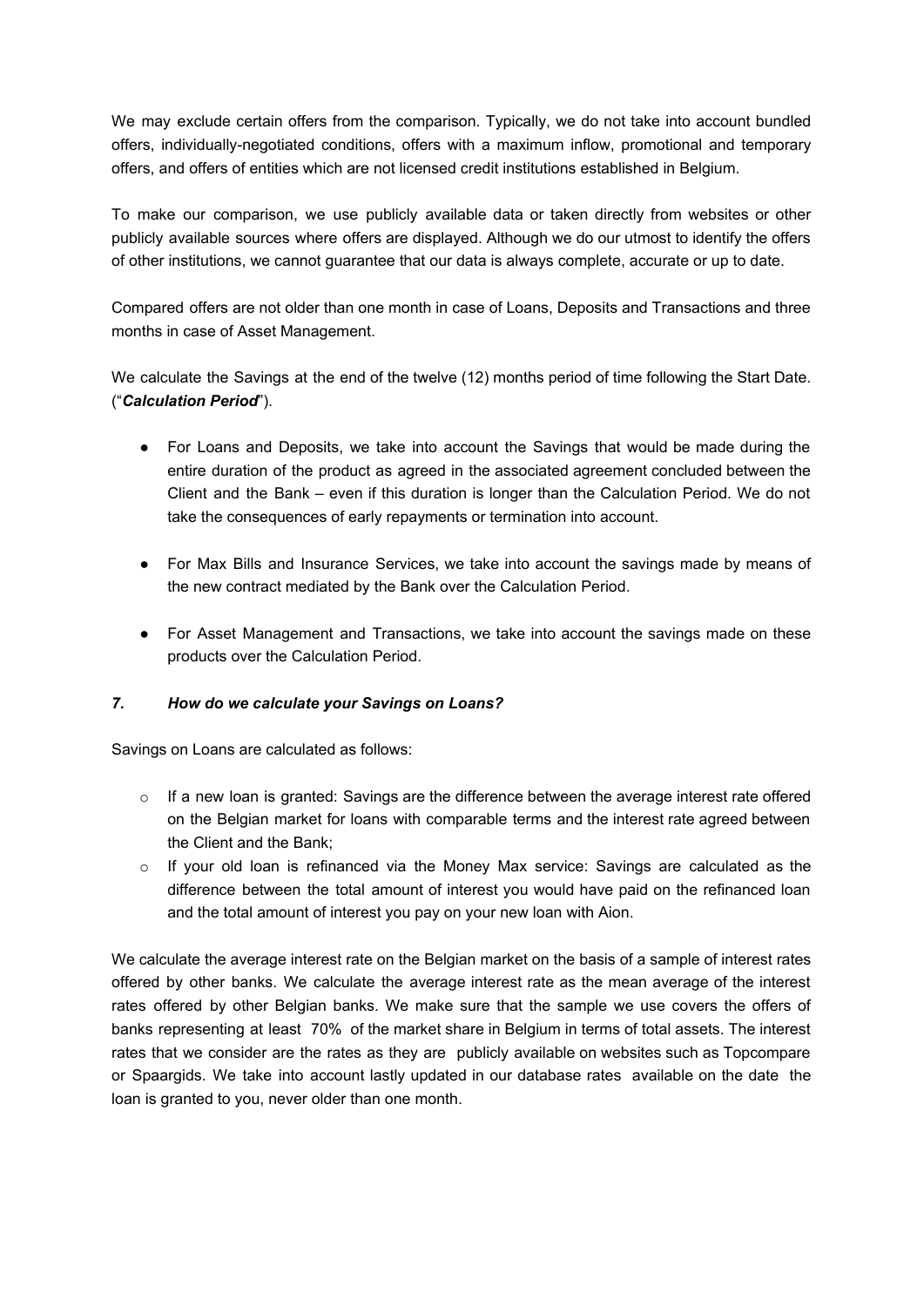## *8. How do we calculate your Savings on Deposits?*

For Deposits (term deposits and regulated savings accounts), the Savings amount to the difference between the average interest rates offered on the market and the interest rates due by the Bank for similar term deposits and/or regulated savings accounts (depending on which Deposits products the Client has activated).

We calculate the average interest rate on the Belgian market on the basis of a sample of interest rates offered by other banks. The average interest rate is calculated as the mean average of the interest rates offered by other banks for deposits with comparable terms. We make sure that the sample we use covers the offers of banks representing at least 70% of the market share in Belgium in terms of total assets.The interest rates that we consider are the rates as they are publicly available on websites such as Topcompare or Spaargids. We take into account rates lastly updated in our database available on the date the deposit is opened by you, never older than one month.

#### *9.* **How do we calculate your** *Savings on our Max Bills service?*

For Max Bills, Savings are calculated on the basis of the numbers shown in the Simulation used when switching from your Current Supplier to the New Supplier.

Our Simulation is based on publicly available sources and on the information provided by you.

#### *10.* **How** *do we calculate your Savings on our Asset Management service?*

We monitor and compare asset management fees proposed on the Belgian market by other portfolio management providers established in Belgium.

For Asset Management, Savings are calculated as the difference between 0 (zero) (as we do not charge anything in addition to your membership fee) and the average management fees charged by the leading similar robo advisory portfolio management providers on the Belgian market. We will simulate what you would have paid to those alternative portfolio management service providers on the basis of the average value of your assets covered by the Asset Management service based on the values at the end of each day in which you use this service.

Profits or losses on investments made via the Asset Management service are not taken into consideration in the calculation of the Savings.

We will monitor the rates of the relevant alternative portfolio management services providers based on their publicly available rates.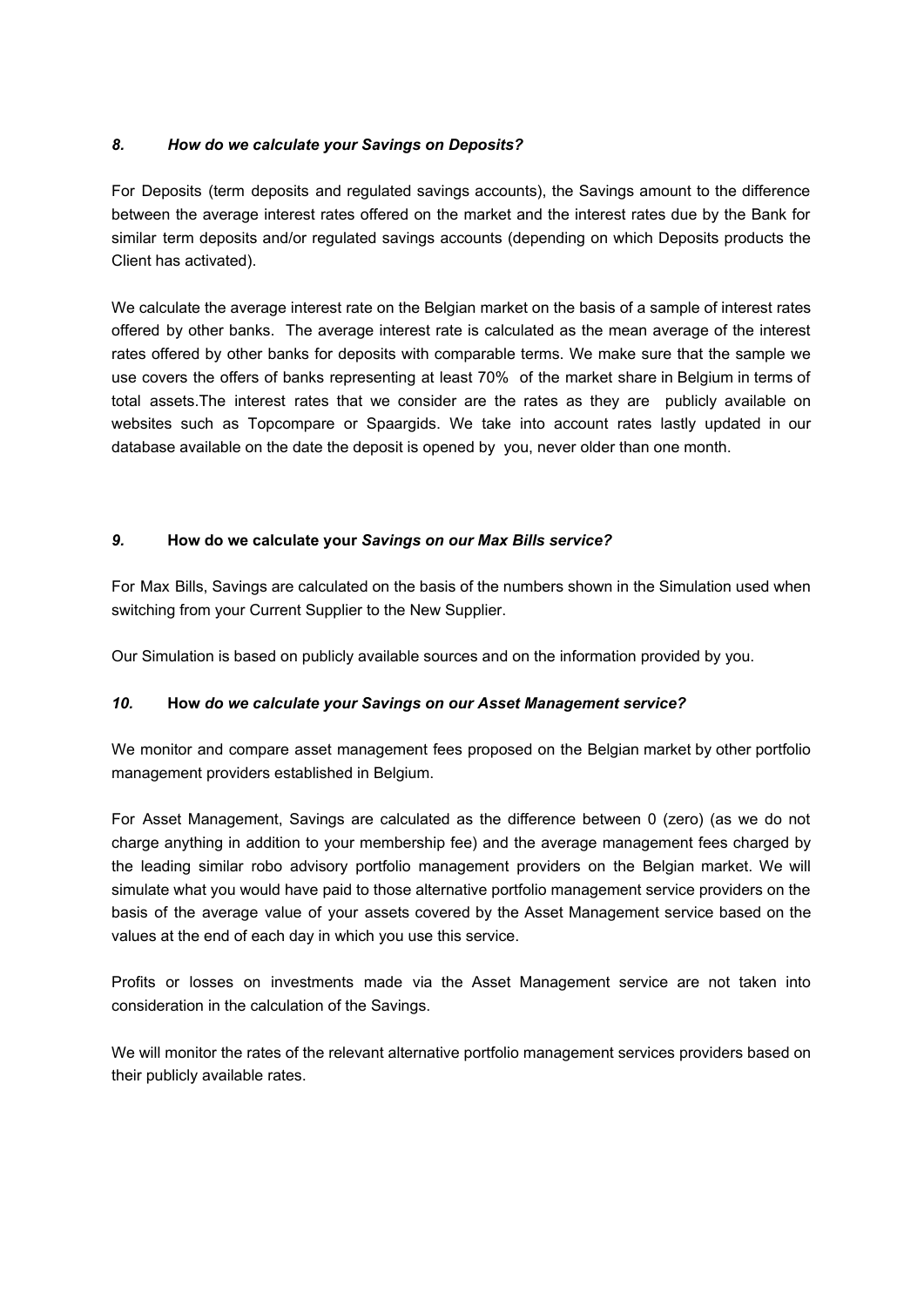## *11. How do we calculate your savings on your Transactions?*

For currency foreign exchange transactions, Savings are calculated as the difference between 0 (zero) (as we do not charge anything in addition to our membership fee) and the average margin (including fees, commissions and spreads on top of interbank rates) charged by other banks, which together have a majority (*i.e.* more than 50%) of the market share in Belgium in terms of total assets based on publicly available data, which would apply for the volume of your transactions booked in a Calculation Period.

For current accounts, ATM withdrawals, currency foreign exchange transactions and payment services other than currency foreign exchange transactions, Savings are calculated as the difference between 0 (zero) (as we do not charge anything in addition to our membership fee) and the average fees charged by other banks, which together have a majority (*i.e.* more than 50%) of the market share in Belgium in terms of total assets based on publicly available data. For this calculation, we also take into account the volume of your transactions booked in a Calculation Period.

#### *12. How do we calculate your Savings on our Insurance Services*

For Insurance Services, the Savings amount to any refund, cashback, reduction or any other advantage provided to you in relation with an insurance product distributed by the Bank or by cooperating insurance intermediaries.

#### *13. What other services do I get as a Premium Client ?*

The scope of the services covered by the Premium Membership is described on Aion's website [\(www.aion.be\)](http://www.aion.be/).

## *14. How long is the Money Back service available ?*

Money Back is available to Clients onboarded between 1st July 2020 and 1st July 2021.

We reserve the right to extend the availability period or withdraw the Money Back Guarantee offer at any time, including prior to 1st July 2021. We will do so only on reasonable grounds and inform the public correctly.

## *15. How can I request the Benefit and when will the Benefit be paid?*

You are entitled one Benefit at the end of the twelve (12) months' period following the Start Date.

To get the Benefit, it is sufficient to send an email to [mbg@aion.be](mailto:mbg@aion.be) at the end of the aforementioned period but no later than fourteen (14) months after the Start Date. We may also contact you to check your identity.

The Benefit (if any) will be paid in the form of a credit note within thirty (30) days after the submission of your request. The money will be paid either directly on your Aion account or in the account indicated in your request.